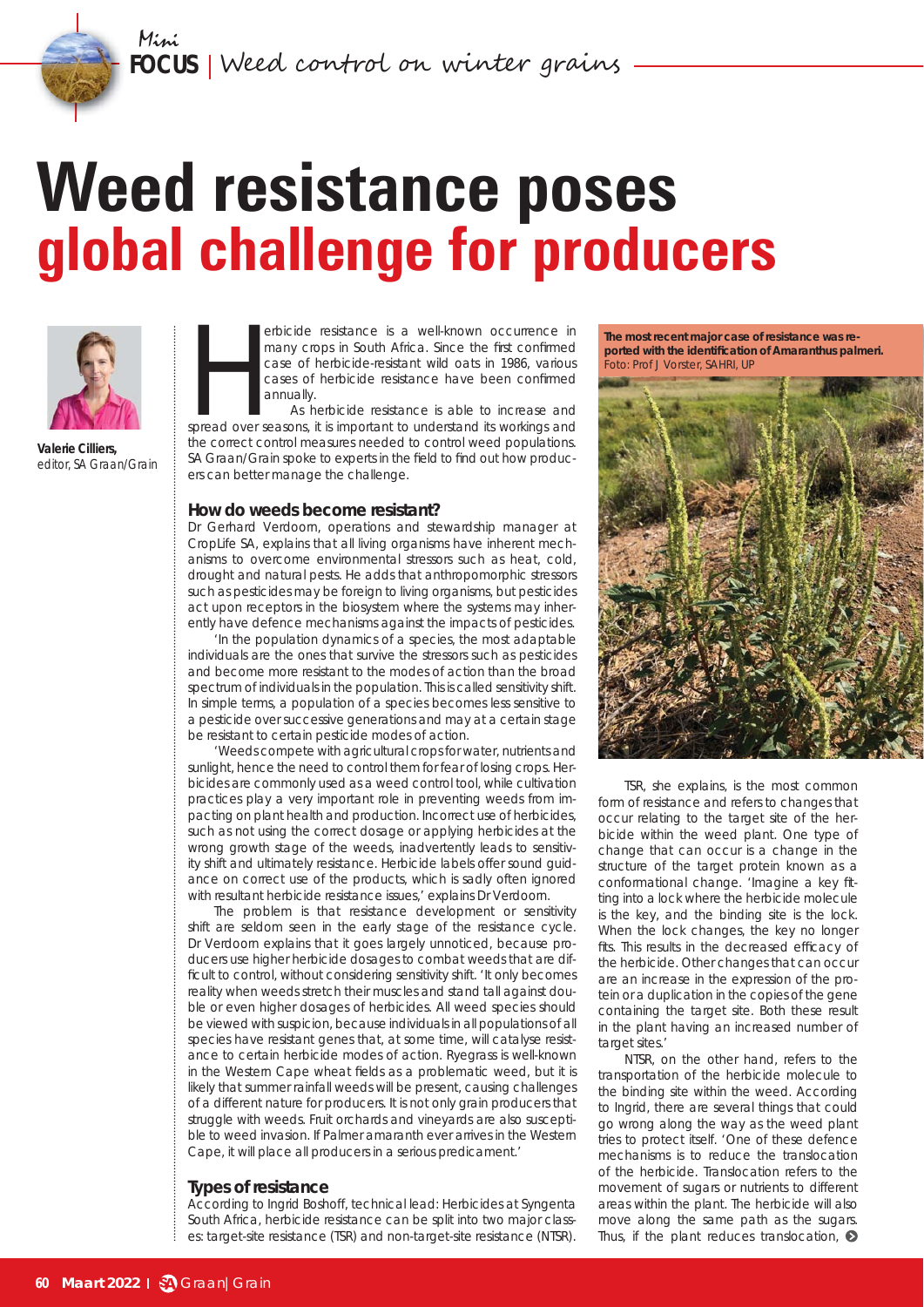

**a** it also reduces the movement of the herbicide, slowing its arrival to the site of action. Another mechanism is increasing the metabolic detoxification of the herbicide. This means that the plant increases production of enzymes that can break down the herbicide. An example of this mechanism is with *Lolium rigidum* against diclofop herbicide – this common grass weed developed the ability to increase metabolism of diclofop by 10%. This increased metabolism was enough to produce a 30-fold difference in sensitivity to the herbicide. Thirdly, the weed can also sequester the herbicide which immobilises or traps the herbicide at a location within the plant. All these obstacles will result in less herbicide reaching the binding site at the site of action.'



The difference between TSR and NTSR gives important insight into how to manage herbicide-resistant

**the verge of a barley fi eld.**

weeds. With resistance management, alternating herbicides with different modes of action (groups) are very important. With NTSR there is the added option of considering different formulations as management tools.

Most recently, a major case of resistance was reported with the identification of *Amaranthus palmeri* and possible resistance to several herbicide groups. Researchers are still in the process of publishing results to add this case on the global HRAC list for South Africa. This weed exhibits classic TSR against glyphosate by overexpression of the EPSPS gene. 'It is important to have good knowledge of the weeds in your field to better manage them and prevent resistance from developing. It is also important to know when poor control could be the result of a resistant population or can be attributed to something else,' says Ingrid.

Read the full article on *www.sagrainmag* to view a list of known resistant weeds found in South Africa.

#### **Herbicide resistance fi ndings from ARC-Small Grain**

According to Hestia Nienaber, researcher at ARC-Small Grain, their research shows that ryegrass was the biggest grassweed concern to producers in South Africa. This weed is listed as the most problematic weed with regard to herbicide resistance in the world, resulting in worldwide research programmes specifically focussed on ryegrass. Several other weeds have also been a concern as hard to control or herbicide-resistant. These include grassweeds like wild oats, little seed canary grass and ripgut brome as well as broad-leaved weeds like wild radish, buckhorn plantain and wild buckwheat.

'When looking at ryegrass, it is clear that confirmed herbicideresistant ryegrass biotypes have increased significantly. Another significant finding is that although herbicide resistance started in the Western Cape, it has now spread to several other provinces, including the Northern and Eastern Cape.'

Hestia says resistance to several different herbicide groups have been confirmed. These groups include:

- ⇘ glycine/group G/9 (for example glyphosate);
- pyridinium/group D/22 (for example paraquat);
- **X** aroup A/1 (FOPs, DIMs and DENs); and
- $\gg$  group B/2 (ALS inhibitors).



**Poorly controlled** *Phalaris minor* **by Group 1 herbicide.**

'In recent years, more research has been focussed on identifying target-site herbicide resistance in especially grassweeds in wheat and barley. TSR screening for herbicides from group A/1 and group B/2 was predominantly conducted. The screening for TSR is done with molecular markers and is conducted as an in-season screening method for producers. Molecular marker screening results can be available within two to five days, but only allows the researcher to screen for TSR. Glasshouse trials are conducted to screen for other mechanisms of resistance. Screening for resistance to glycine and pyridinium herbicides are, for example, conducted in the glasshouse.

'A four-year research project on TSR in barley showed that most of the received ryegrass samples had TSR to group A/1 and/or group B/2 herbicides. Where 86% of all tested samples were sensitive/negative to the markers in the 2018/2019 season, only 25% of the tested samples were sensitive/negative to the markers in the 2021/2022 season. This is troublesome, as almost all herbicides available to producers for postemergence weed control fall within one of these two groups.'

According to Hestia, the results from a wild oats screening survey indicated that most wild oats populations showed resistance to group A/1 herbicides, although nearly 50% of the same populations showed TSR to group B/2 herbicides as well.

### **What can South Africa learn from Mediterranean countries in terms of weed resistance management?**

'Apart from the smaller numbers of weeds that are resistant to herbicides when compared to other countries, South Africa has another advantage in that our cultivation and crop spraying equipment is generally much younger and technologically more advanced than that of most European producers,' explains Dr Verdoorn. 'Better equipment offers better application, which in turn acts as a barrier against sensitivity shift. South Africa may be very far from Europe or the Americas, but our agriculture is certainly on par with theirs, if not better,' he adds.

'At the 2018 Herbicide Resistance Summit in Europe, Josef Soukup of the Czech University of Life Science in Prague, delivered alarming news about unique resistance cases in European countries. Grass species like wild oats, Italian ryegrass, black grass, *Bromulus* and several other weeds affected more than 10 million hectares of cereals, with